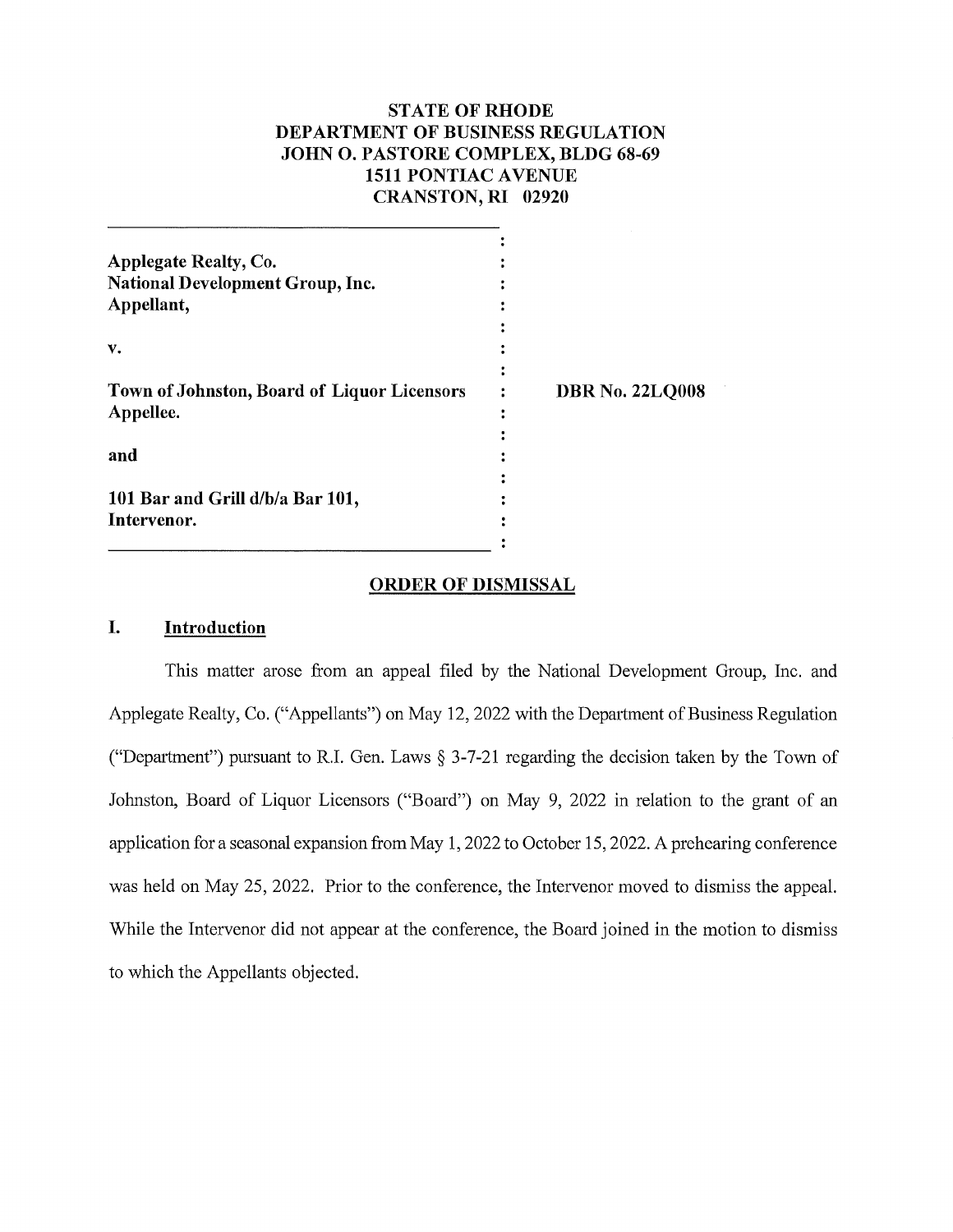## **II. Discussion**

### **A. Legislative Intent**

The Rhode Island Supreme Court has consistently held that it effectuates legislative intent by examining a statute in its entirety and giving words their plain and ordinaiy meaning. *In re Falstaff Brewing Corp.,* 637 A.2d 1047 (R.I. 1994). If a statute is clear and unambiguous, "the Court must interpret the statute literally and must give the words of the statute their plain and ordinaiy meanings." *Oliveira v. Lombardi,* 794 A.2d 453,457 (R.I. 2002) (citation omitted). The Supreme Court has also established that it will not interpret legislative enactments in a manner that renders them nugatory or that would produce an unreasonable result. See *Defenders of Animals v. DEM*, 553 A.2d 541 (R.I. 1989) (citation omitted). In cases where a statute may contain ambiguous language, the Rhode Island Supreme Court has consistently held that the legislative intent must be considered. *Providence Journal Co. v. Rodgers,* 711 A.2d 1131, 1134 (R.I. 1998).

# **B. Relevant Statute and Regulation**

R.I. Gen. Laws § 3-5-17 provides as follows:

Notice and hearing on licenses. Before granting a license to any person under the provisions of this chapter and title, the board, body or official to whom application for the license is made, shall give notice by advertisement published once a week for at least two (2) weeks in some newspaper published in the city or town where the applicant proposes to carry on business, or, if there is no newspaper published in a city or town, then in some newspaper having a general circulation in the city or town. Applications for retailer's Class F, P and Class G licenses need not be advertised. The advertisement shall contain the name of the applicant and a description by street and number or other plain designation of the particular location for which the license is requested. Notice of the application shall also be given, by mail, to all owners of property within two hundred feet (200') of the place of business seeking the application. The notice shall be given by the board, body or official to whom the application is made, and the cost of the application shall be borne by the applicant. The notices shall state that remonstrants are entitled to be heard before the granting of the license, and shall name the time and place of the hearing. At the time and place a fair opportunity shall be granted the remonstrants to make their objections before acting upon the application; provided that no advertisement or notice need be given pursuant to this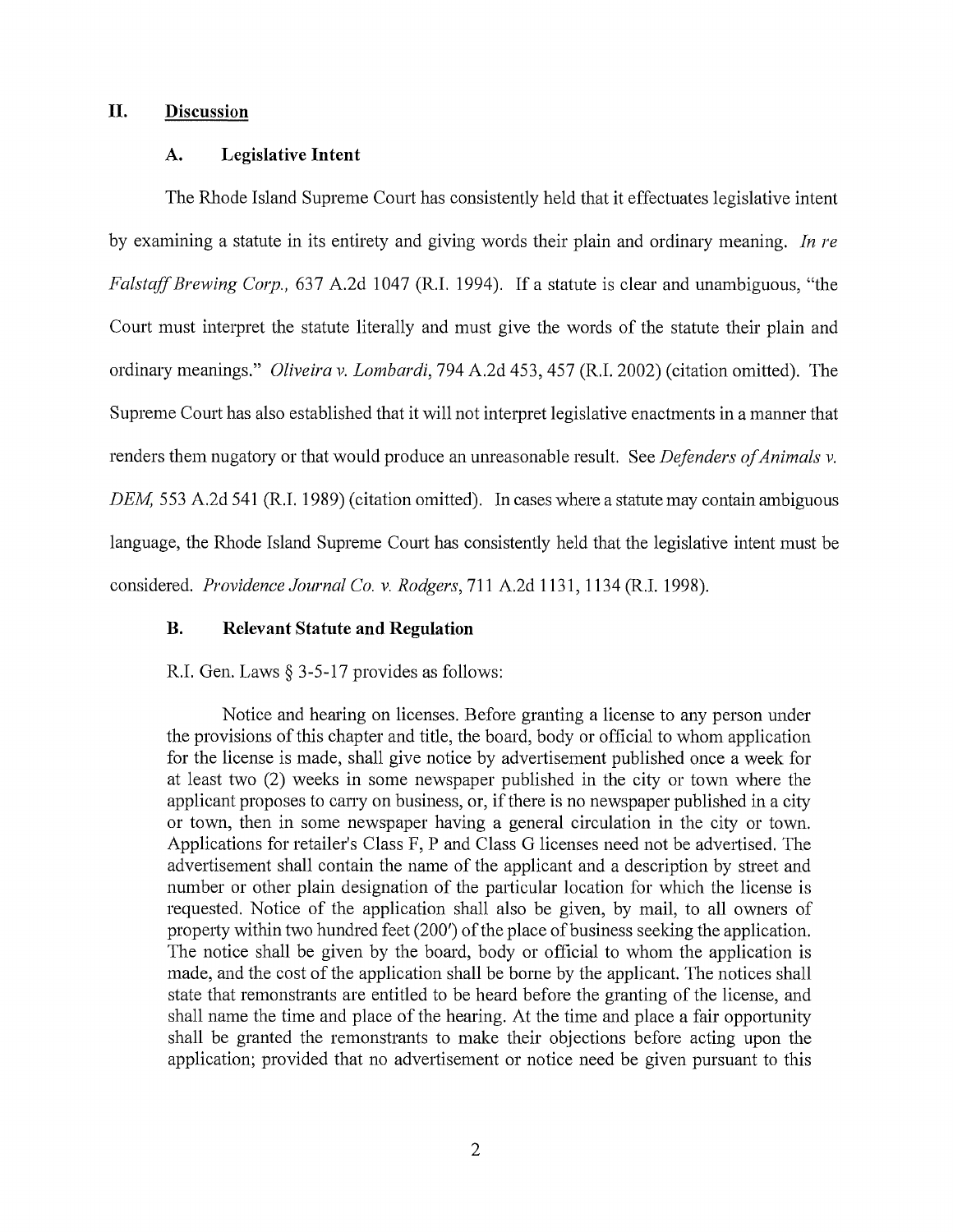section when a license holder applies for a temporary seasonal expansion of an existing liquor license.

Section 1.4.27 Premises of 230 RICR 30-10-1 *Liquor Control Administration* 

("Regulation") provides as follows:

# Retail

A. All licenses granted or issued must identify a premise for operation under the license. The licensed premises is that portion of the licensee's property owned, leased or controlled by the licensee, on which or from which alcoholic beverage may be sold, served or stored. It shall be defined by the licensee at the time the application (new or renewal) is filed and finally determined by the approval of the local licensing board.

B. In addition, every applicant is required to submit to the local licensing board and keep current an accurate drawing of the licensed premises outlining and giving dimensions of the area which is actually the subject of the license. Any sale, service or storage of alcoholic beverages outside the licensed premises is a violation.

C. Once the licensed premise is established, any expansion thereafter shall require a hearing as prescribed in R.I. Gen. Laws § 3-5-17 and the approval of the local licensing board. A decrease in the area of the licensed premises requires notification to the local licensing board and filing of a revised drawing. Any notice of a decrease in the area shall not require a public hearing.

Section 1.4.3 provides in part as follows:

Advertising License Applications - Retail/Wholesale/Manufacturers \*\*\*

D. No public notice or hearing shall be required for a licensee moving within the same plat and lot number.

# **C. Arguments**

The Appellants argued that the last part of R.I. Gen. Laws  $\S$  3-5-17 that serves to exclude a seasonal expansion from the requirements for notice and advertising of said statute is not applicable since the Intervenor is not an existing liquor license holder. They argued that the Intervenor does not have a license for unit 105 and is not a *bona fide* liquor license holder for units 103 and 104.<sup>1</sup> The Appellants argued that the Intervenor's license is void under *State v. Conley*,

 $<sup>1</sup>$  A recent decision was issued by the Department involving the same parties in relation to the Intervenor's licensed</sup> premises. Said decision found that units 103 and 104 were the licensed premises and unit 105 was not licensed. In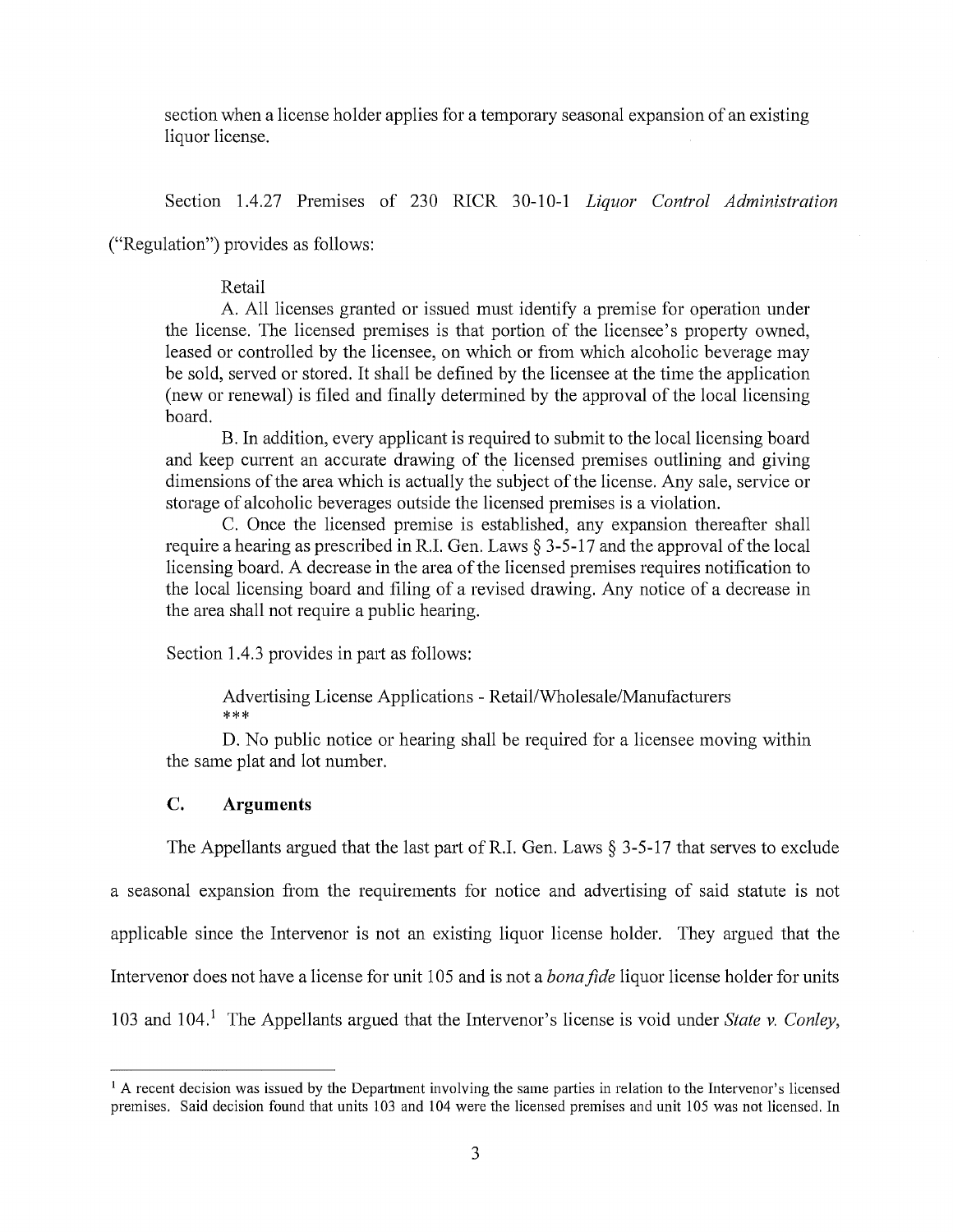22 R.I. 387 (1901). Because the Intervenor is not an existing licenseholder, the Appellants argued that the seasonal expansion provision in R.I. Gen. Laws  $\S$  3-5-17 does not apply and they have standing to appeal. The Appellants argued that in the alternative, the Department should exercise its authority under R.I. Gen. Laws § 3-2-2 to hear the appeal.

The Board argued that the Intervenor is an existing licenseholder and since this is a seasonal expansion, it is not covered by R.I. Gen. Laws § 3-5-17. The Board also relied on § 1.4.3(D) of the Regulation that provides no hearing is needed when moving inside the same plat and lot number.

#### **D. Seasonal Expansion**

R.I. Gen. Laws § 3-5-17 removed temporary seasonal expansions applications from its statutory requirements of advertising and notice being given to abutters within 200 feet. As such, a grant of a seasonal expansion is similar to a renewal in that there are no appeal rights for abutters as there are no notice requirements. When an original license is issued, abutters within 200 feet of the new licensee have the right to appeal to the Department pursuant to R.I. Gen. Laws§ 3-7- 21.2 R.I. Gen. Laws § 3-5-17 provides what type of notice to 200 feet abutters is required to be given for an original application for license. Notice is also given to 200 feet abutters for a transfer

order for the Intervenor to expand into unit 105, it needed to follow the statutory and regulatmy requirements ofR.I. Gen. Laws § 3-5-17 and§ 1.14.27 of the Liquor Regulation. Thus, the Intervenor was required to file an application for expansion and go through the notice and hearing process before the Board. *Applegate Realty, Co. and National Development Group, Inc. v. Town of Johnston, Board of Liquor Licensors,* DBR No. 22LQ008 (5/18/22).  $2$  R.I. Gen. Laws § 3-7-21 provides in part as follows:

Appeals from the local boards to director.  $-$  (a) Upon the application of any petitioner for a license, or of any person authorized to protest against the granting of a license, including those persons granted standing pursuant to  $\S 3-5-19$ , or upon the application of any licensee whose license has been revoked or suspended by any local board or authority, the director has the right to review the decision of any local board, and after hearing, to confirm or reverse the decision of the local board in whole or in part, and to make any decision or order he or she considers proper, but the application shall be made within ten (10) days after the making of the decision or order sought to be reviewed. Notice of the decision or order shall be given by the local or licensing board to the applicant within twenty-four (24) hours after the making of its decision or order and the decision or order shall not be suspended except by the order of the director.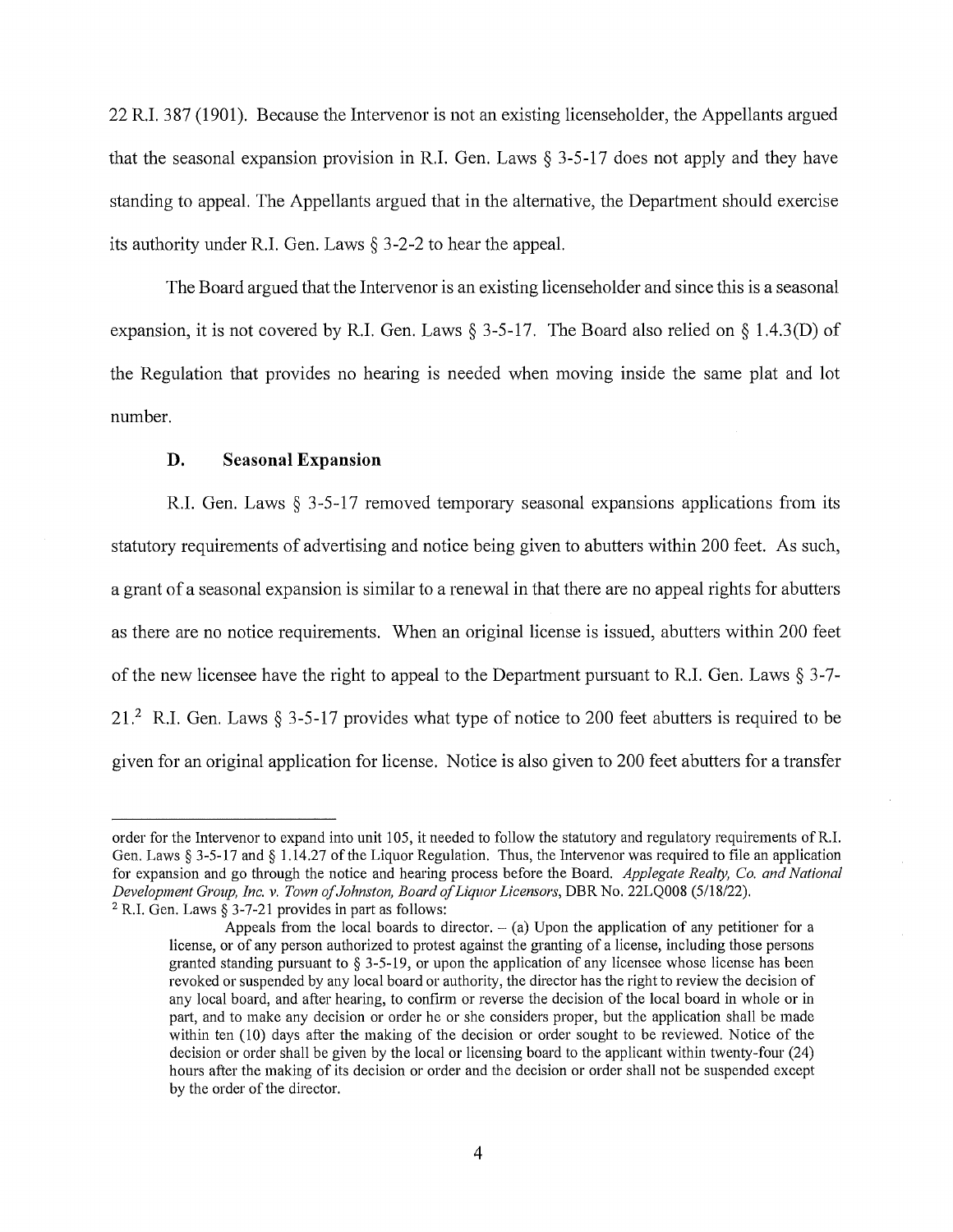or relocation of license pursuant to R.I. Gen. Laws  $\S 3-5-19$ .<sup>3</sup> R.I. Gen. Laws  $\S 3-7-21$  also provides that those granted standing pursuant to R.I. Gen. Laws§ 3-5-19 have the right to appeal. R.I. Gen. Laws  $\S$  3-5-19 applies to the transfer or relocation of a license where the notification process is the same as an original application. Appeal rights are not granted to 200 feet abutters in renewal matters since a renewal does not involve a new license, or a new location, or a new owner. Similarly, as temporary expansions are only temporary and are not permanent new locations, the statute now excludes such applications from the notice requirements. Thus, the Appellants do not have standing to appeal the seasonal expansion.

The undersigned notes that the recent decision in this matter addressed the issue of whether the Intervenor's entire license (units 103 and 104) were void. That decision rejected the Appellants reliance on *State v. Conley* finding that the statutory provisions at the time of that case did not currently exist. While the Intervenor impermissibly expanded into unit 105, it still is an existing licenseholder. Since it is an existing licenseholder, its request for a seasonal expansion is not a new application for a liquor license.

<sup>&</sup>lt;sup>3</sup> R.I. Gen. Laws § 3-5-19 states in part as follows:

Transfer or relocation of license.  $-$  (a) The board, body or official which has issued any license under this title may permit the license to be used at any other place within the limits of the town or city where the license was granted, or, in their discretion, permit the license to be transferred to another person, but in all cases of change of licensed place or of transfer of license, the issuing body shall, before permitting the change or transfer, give notice of the application for the change or transfer in the same manner as is provided in this chapter in the case of original application for the license, and a new bond shall be given upon the issuance of the license provided, that notice by mail need not be made in the case of a transfer of a license without relocation. In all cases of transfer oflicense, indebtedness of the licensee incurred in the operation of the licensed premises shall be paid to or released by an objecting creditor before the issuing body permits the transfer. In cases of dispute as to the amount of indebtedness, the issuing body, may, in its discretion, pennit the transfer upon statement of the licensee, under oath, that the claim of indebtedness is disputed and that the statement of dispute is not interposed for the purpose of inducing transfer of the license. No creditor is allowed to object to the transfer of a license by a receiver, trustee in bankruptcy, assignee for the benefit of creditors, executor, administrator, guardian or by any public officer under judicial process. In case of the death of any licensee, the license becomes part of the personal estate of the deceased. The holders of any retail Class A license within the city or town issuing or transferring a Class A license have standing to be heard before the board, body, or official granting or transferring the license.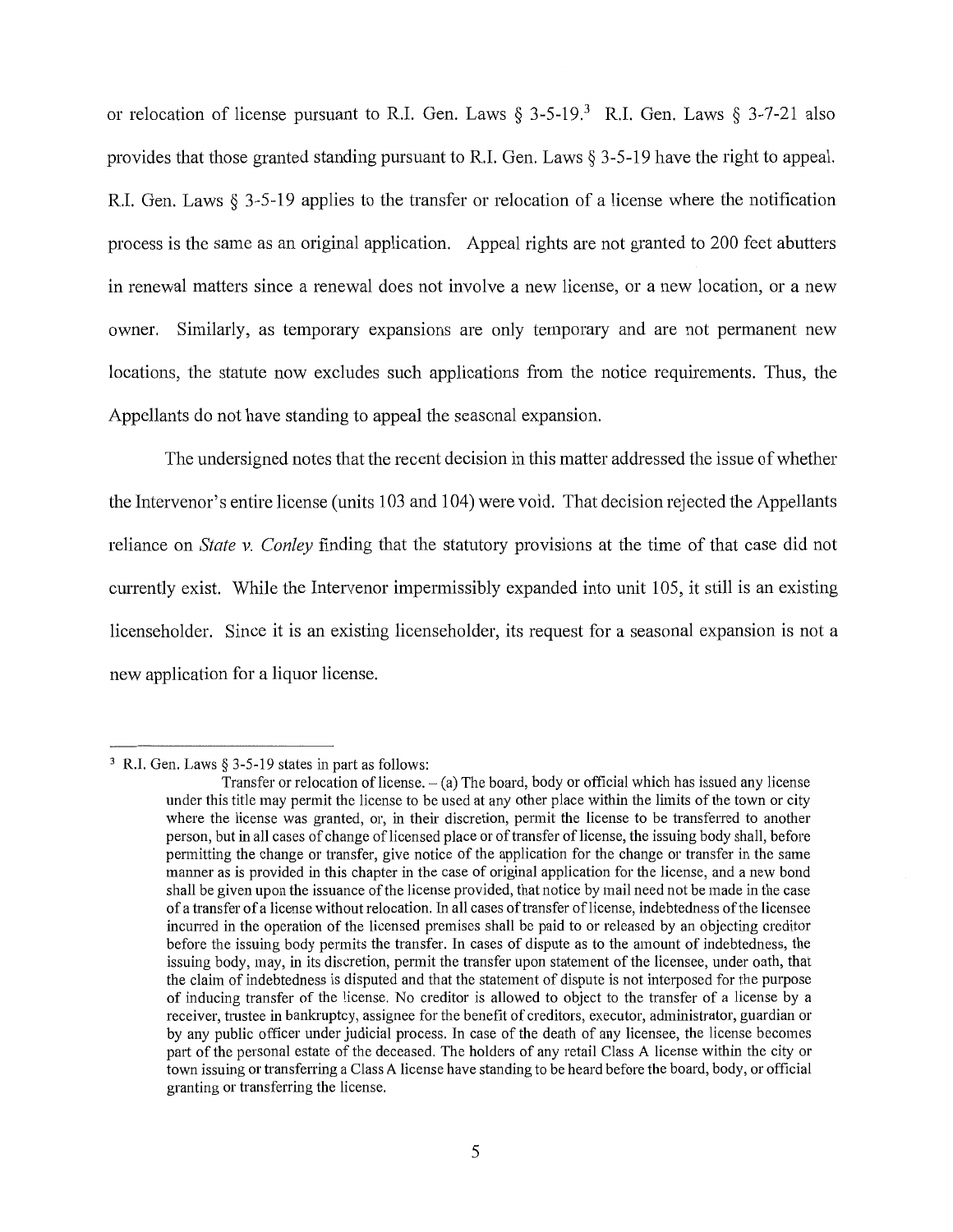The Appellants argued that the Intervenor has not complied with § 1.14.27 when it sought an expansion of its premises. However,  $\S 1.14.27$  is not applicable to seasonal expansions. The Regulation requires that "[o]nce the licensed premise is established, any expansion thereafter shall require a hearing as prescribed in R.I. Gen. Laws§ 3-5-17." However, by that statute, the statute does not apply to a seasonal expansion.

Prior to the statute excluding seasonal expansion, the Department found the former version of § 1.14.27 applied to seasonal expansions. The Superior Court upheld the Department in that matter in the Court case of *City of Providence Ed. of Licenses v. State Department of Business Regulation,* 2006 WL 1073419 (R.I. Super.). However, after that decision, the law was amended to take seasonal expansion out of the statutory requirements for hearing and notice. P.L. ch. 501  $§ 1; P.L. ch. 511 § 1.$ 

As noted at hearing, the seasonal expansion is for tables in front of the Intervenor on the sidewalk in front of the Intervenor. At the Board hearing, it was noted that the Fire Department, Building Department, and Police Department had all signed off on the seasonal expansion.

Currently, the Intervenor is a licenseholder (in units 103 and 104). Unlike, the issue of unit 105 where the Department took jurisdiction as the Board and Intervenor had failed to comply with regulatory requirements, there is not a similar issue here. The Appellants have not pointed to any potential regulatory or statutory violation of the Town by its granting of seasonal expansion that would cause the Department to take *sua sponte* jurisdiction at this time.<sup>4</sup> Seasonal expansions are allowed. R.I. Gen. Laws§ 3-5-17 does not apply.

<sup>&</sup>lt;sup>4</sup> The Department has broad and comprehensive control over the traffic in intoxicating liquors. Indeed, the Department's power of review is so broad that it has been referred to as a "state superlicensing board." *Baginski v. Alcoholic Beverage Comm'n.,* 4 A.2d 265, 267 (R.I. 1939). Because of this broad authority to enforce Title 3, the Department may review matters on appeal pursuant to its authority under R.I. Gen. Laws § 3-2-2 rather than R.I. Gen. Laws § 3-7-21. The Department exercises its authority under R.I. Gen. Laws § 3-2-2 when the matter rises to a level that impacts its broad authority over statewide licensing. *City of Providence Ed. of Licenses v. State Department of Business Regulation,* 2006 WL 1073419 (R.I. Super.).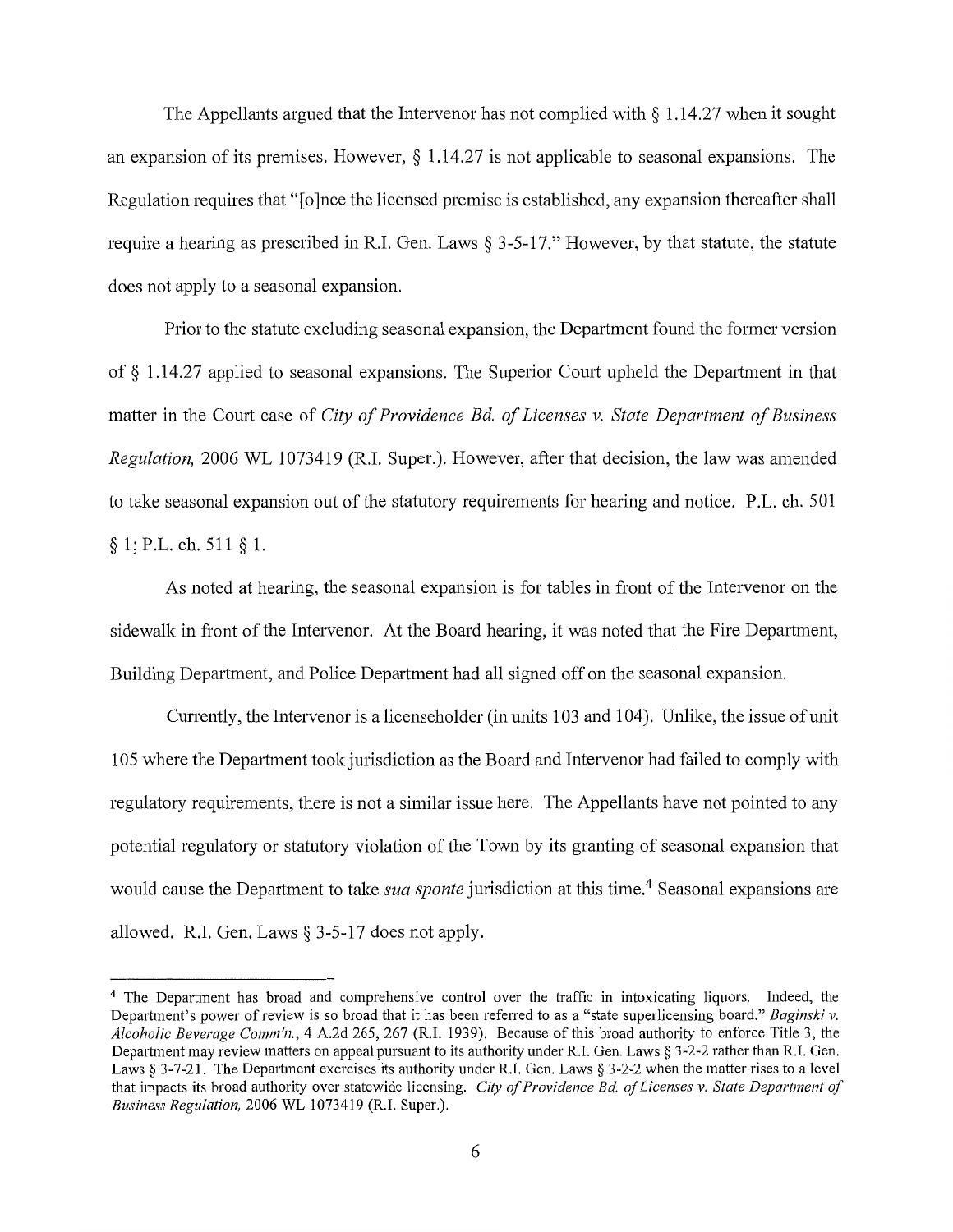While not entered into evidence at hearing, the Town provided a photograph of a prior seasonal expansion which showed two or three tables on the sidewalk. As unit 105 is not licensed, its area would not be part of any seasonal expansion.

## **III. Conclusion**

Based on the foregoing, the Appellants' appeal is dismissed as they have no standing, and no showing was made at this time for the Department to hear this matter pursuant to its authority under R.I. Gen. Laws § 3-2-2.

Dated:  $Two 7, 2018$ 

Me

Catherine R. Warren Hearing Officer

### **ORDER**

I have read the Hearing Officer's Order and Recommendation in this matter, and I hereby take the following action with regard to the Order and Recommendation:

| <b>ADOPT</b> |
|--------------|
| REJECT       |
| MODIFY       |

Dated: 06/08/2022 ----

Elizart N. Tanner

Elizabeth M. Tanner, Esquire Director

### **NOTICE OF APPELLATE RIGHTS**

**THIS DECISION CONSTITUTES A FINAL ORDER OF THE DEPARTMENT OF BUSINESS REGULATION PURSUANT TO R.I. GEN. LAWS§ 42-35-12. PURSUANT TO R.I. GEN. LAWS§ 42-35-15, THIS ORDER MAY BE APPEALED TO THE SUPERIOR COURT SITTING IN AND FOR THE COUNTY OF PROVIDENCE WITHIN THIRTY (30) DAYS OF THE MAILING DATE OF THIS DECISION. SUCH APPEAL, IF TAKEN, MUST BE COMPLETED BY FILING A PETITION FOR REVIEW IN SUPERIOR COURT. THE FILING OF THE COMPLAINT DOES NOT ITSELF STAY ENFORCEMENT OF THIS ORDER. THE AGENCY MAY GRANT, OR THE REVIEWING COURT MAY ORDER, A STAY UPON THE APPROPRIATE TERMS.**